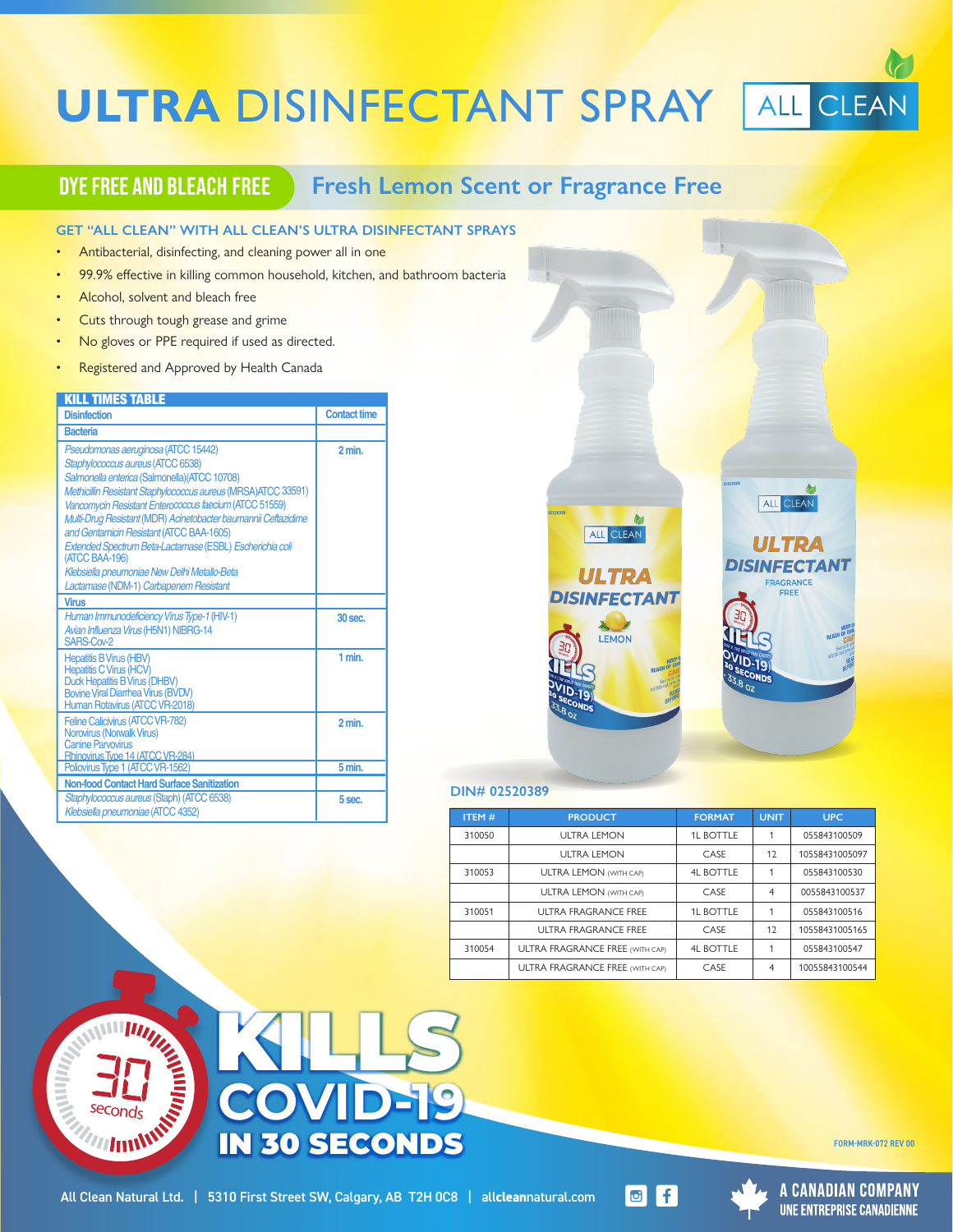

Government Gouvernement du Canada of Canada

[Canada.ca](https://www.canada.ca/en.html) > [Coronavirus disease \(COVID-19\)](https://www.canada.ca/en/public-health/services/diseases/coronavirus-disease-covid-19.html) > [COVID-19 health product industry](https://www.canada.ca/en/health-canada/services/drugs-health-products/covid19-industry.html)

[COVID-19 Disinfectants, sanitizers, cleaners and soaps](https://www.canada.ca/en/health-canada/services/drugs-health-products/covid19-industry/disinfectanst-sanitizers-cleaners-soaps.html) >

# **Hard-surface disinfectants and hand sanitizers (COVID-19): List of disinfectants with evidence for use against COVID-19**

| Overview                                |
|-----------------------------------------|
|                                         |
| List of disinfectants (COVID-19)        |
|                                         |
| <b>List of hand sanitizers</b>          |
|                                         |
| Information for manufacturers           |
|                                         |
| Products accepted under interim measure |
| ワ                                       |

### **Note: This list is updated regularly, so please check back often.** A

All disinfectants that have a drug identification number (DIN) have been approved for sale in Canada. While most disinfectants will work against coronavirus, the following list of hard-surface disinfectants are supported by evidence following drug review, demonstrating that they are likely to be effective and may be used against SARS-CoV-2, the coronavirus that causes COVID-19. The disinfectants on this list are expected to be effective against all strains of SARS-CoV-2, as genetic changes to the virus are unlikely to impact the efficacy of disinfectants.

Inclusion on this list does not constitute an endorsement by Health Canada. This is not a comprehensive list of all disinfectants and cleaning products that may be appropriate for use in public, institutional and household spaces. We will update this list with additional products as evidence is provided from industry applicants.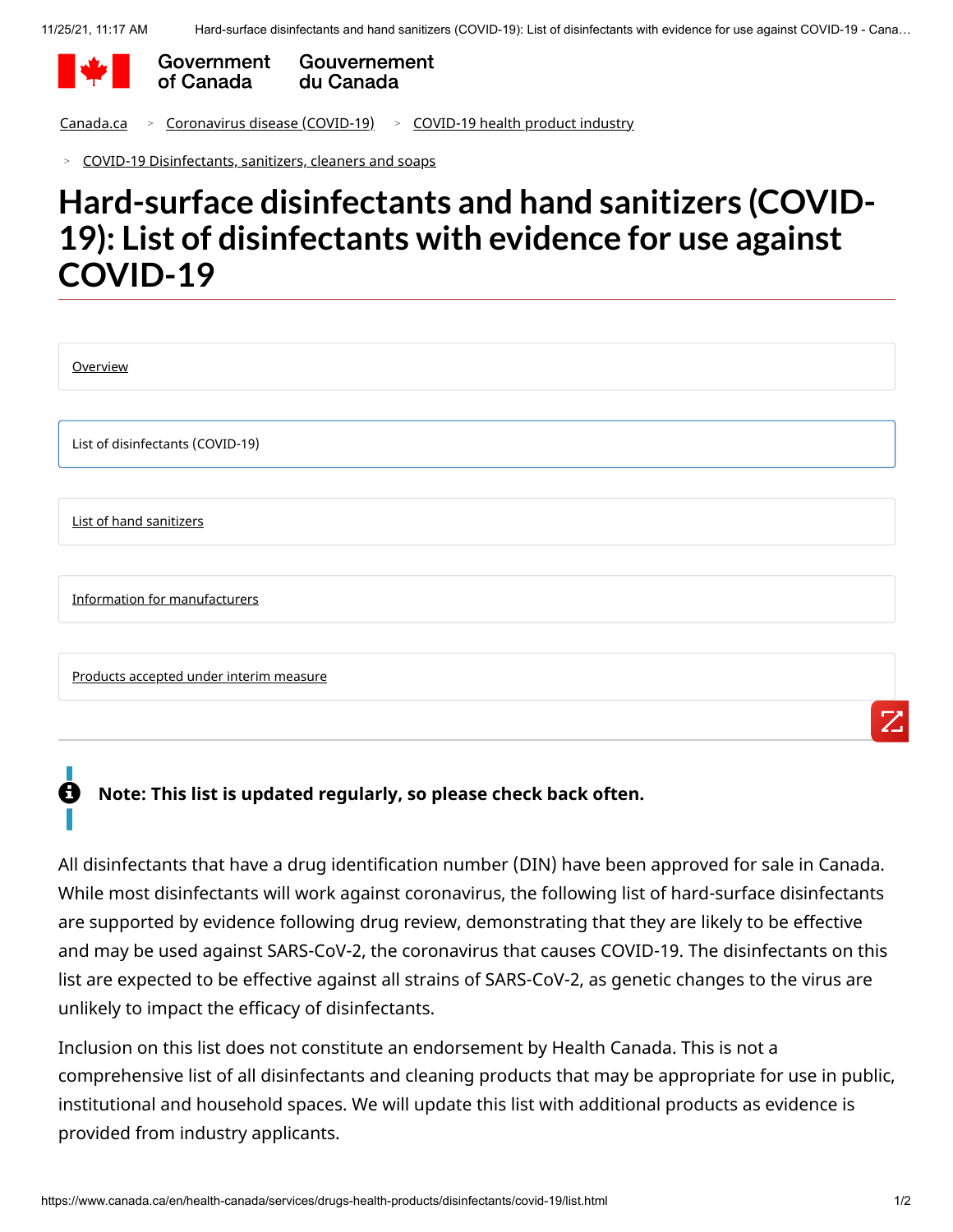### **How to find out which products are on Health Canada's list of hard-surface disinfectants with evidence against COVID-19**

- 1. Locate the Drug Identification Number (DIN) on the disinfectant product label
- 2. Look for that number on the [Disinfectants for Use Against SARS-CoV-2 \(COVID-19\) list](#page-2-0)

For more information on Health Canada's emerging viral pathogens approach for hard-surface [disinfectant drugs, contact the Natural and Non-prescription Health Products Directorate at hc.nnhpd](mailto:hc.nnhpd-dpsnso.sc@canada.ca)dpsnso.sc@canada.ca.

You can find more information on all other approved disinfectants and other drug products on our searchable [Drug Product Database.](https://www.canada.ca/en/health-canada/services/drugs-health-products/drug-products/drug-product-database.html)

Get more information on [drug products.](https://www.canada.ca/en/health-canada/services/drugs-health-products/drug-products.html)

<span id="page-2-0"></span>

| Filter items all clean ultra |                                                                                             |                                                    | Showing 1 to 2 of 2 entries (filtered from 721 total entries) Show 10 $\rightarrow$ entries |                                                                                    |                                    |                                                                          |                                                                                              |
|------------------------------|---------------------------------------------------------------------------------------------|----------------------------------------------------|---------------------------------------------------------------------------------------------|------------------------------------------------------------------------------------|------------------------------------|--------------------------------------------------------------------------|----------------------------------------------------------------------------------------------|
|                              | <b>Drug</b><br><b>Identification</b><br><b>Number</b><br>$(Din)$ $ \uparrow $ $\downarrow $ | <b>Product</b><br>name $  \cdot  $                 |                                                                                             | <b>Active</b><br>Company $ \hat{\mathbf{t}} $ ingredient(s) $ \hat{\mathbf{t}} $   | <b>Product</b><br>form $  \cdot  $ | <b>Direct claim</b><br>against<br>SARS-CoV-2<br>$(COVID)$ $  $ $  $ $  $ | <b>Approved use</b><br>areas $ \hat{\mathbf{f}} $ $\downarrow$                               |
|                              | 02519984                                                                                    | All Clean<br>Ultra<br><b>Disinfectant</b><br>Wipes | All Clean<br>Natural Ltd.                                                                   | Alkyl Dimethyl<br>Ethylbenzyl<br>Ammonium<br>Chloride,<br>Benzalkonium<br>Chloride | Wipe                               | Direct                                                                   | Barn, Domestic, Food<br>Premises, Hospital/Hc<br>Facilities,<br>Institutional/Industrial     |
|                              | 02520389                                                                                    | All Clean<br>Ultra<br>Disinfectant                 | All Clean<br>Natural Ltd.                                                                   | Alkyl Dimethyl<br>Ethylbenzyl<br>Ammonium<br>Chloride,<br>Benzalkonium<br>Chloride | Solution,<br>Spray                 | <b>Direct</b>                                                            | Barn, Domestic, Food<br>Premises, Hospital/Hc<br>Z<br>Facilities,<br>Institutional/Indusurar |

#### **Date modified:**

2021-11-25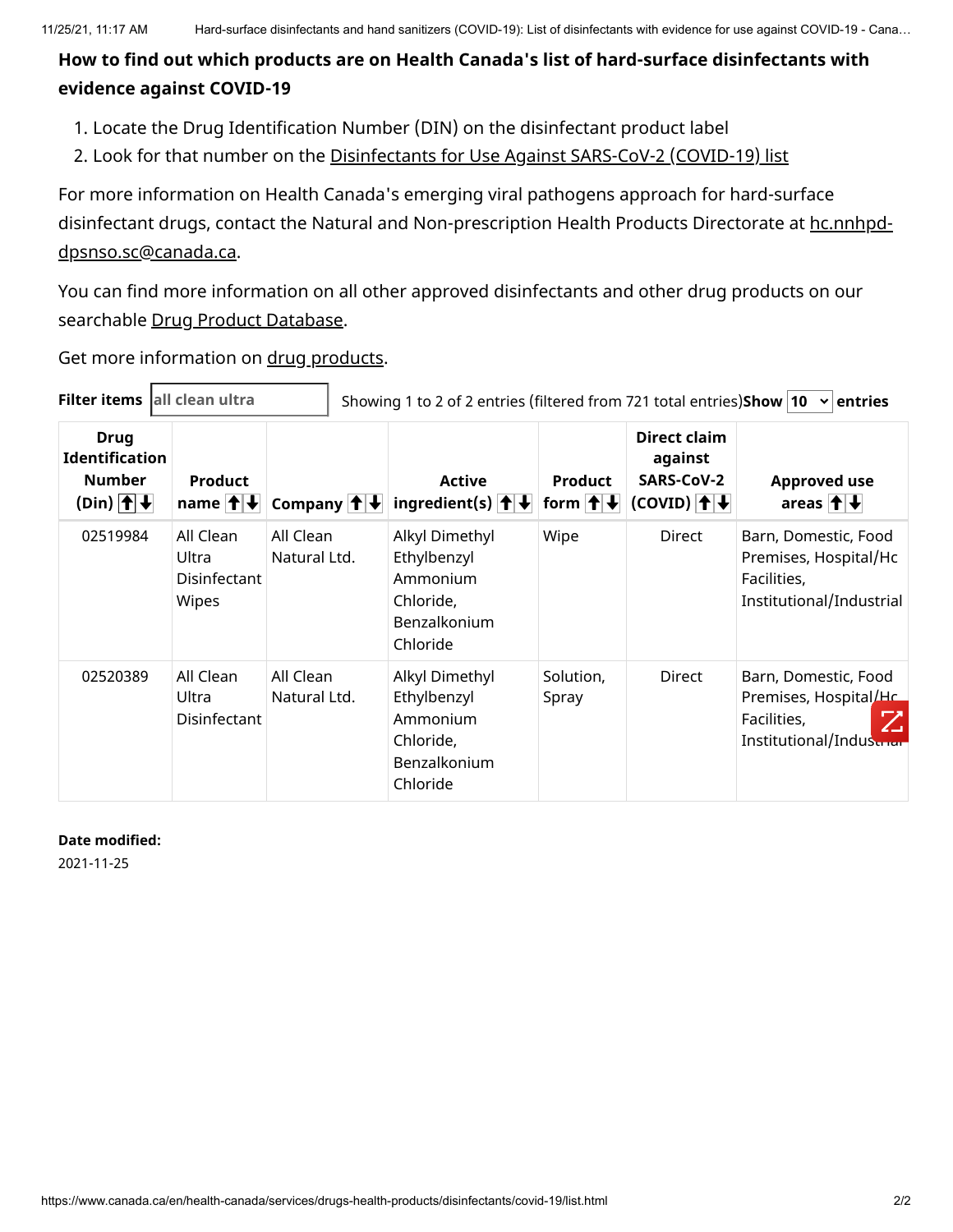ALKYL DIMETHYL ETHYLBENZYL 2

# **DRUG NOTIFICATION FORM FORMULAIRE DE DÉCLARATION DE MÉDICAMENT**

Г

**PART/PARTIE I 02520389 DIN:**

|                                                                            |                                                                                              | <b>PRODUCT INFORMATION/INFORMATION SUR LE PRODUIT</b>                                   |                   |
|----------------------------------------------------------------------------|----------------------------------------------------------------------------------------------|-----------------------------------------------------------------------------------------|-------------------|
| Brand Name/<br>Nom commercial                                              |                                                                                              | ALL CLEAN ULTRA DISINFECTANT                                                            |                   |
| Dosage Form/<br>Forme posologique                                          | <b>SPRAY</b><br><b>SOLUTION</b>                                                              |                                                                                         |                   |
| Route of Administration/<br>Voie d'administration                          | DISINFECTANT (Barn)<br><b>DISINFECTANT</b> (Food Premises)<br><b>DISINFECTANT</b> (Domestic) | <b>DISINFECTANT</b> (Hospital/HC Facilities)<br>DISINFECTANT (Institutional/Industrial) |                   |
| Class/Classe                                                               | Disinfectant                                                                                 |                                                                                         |                   |
| If applicable / au besoin<br>Veterinary Species Type/Type d'espèce animale |                                                                                              | Subtype/Sous-type                                                                       |                   |
| CR File/<br>No du dossier (dépôt central)                                  | 1-HC6-24-D249739                                                                             |                                                                                         |                   |
| Submission No./<br>No de la demande                                        | 252663                                                                                       |                                                                                         |                   |
|                                                                            |                                                                                              | INGREDIENT INFORMATION/INFORMATION SUR LES INGRÉDIENTS                                  |                   |
| Ingredient Names/Nom de l'ingrédient                                       |                                                                                              | Strength/Concentration                                                                  | Supplied As/Forme |
| BENZALKONIUM CHLORIDE                                                      |                                                                                              | $0.15\% / W/W$                                                                          |                   |

AMMONIUM CHLORIDE **Please note that the information found inside the form should not be modified electronically.**

0.15 % / W/W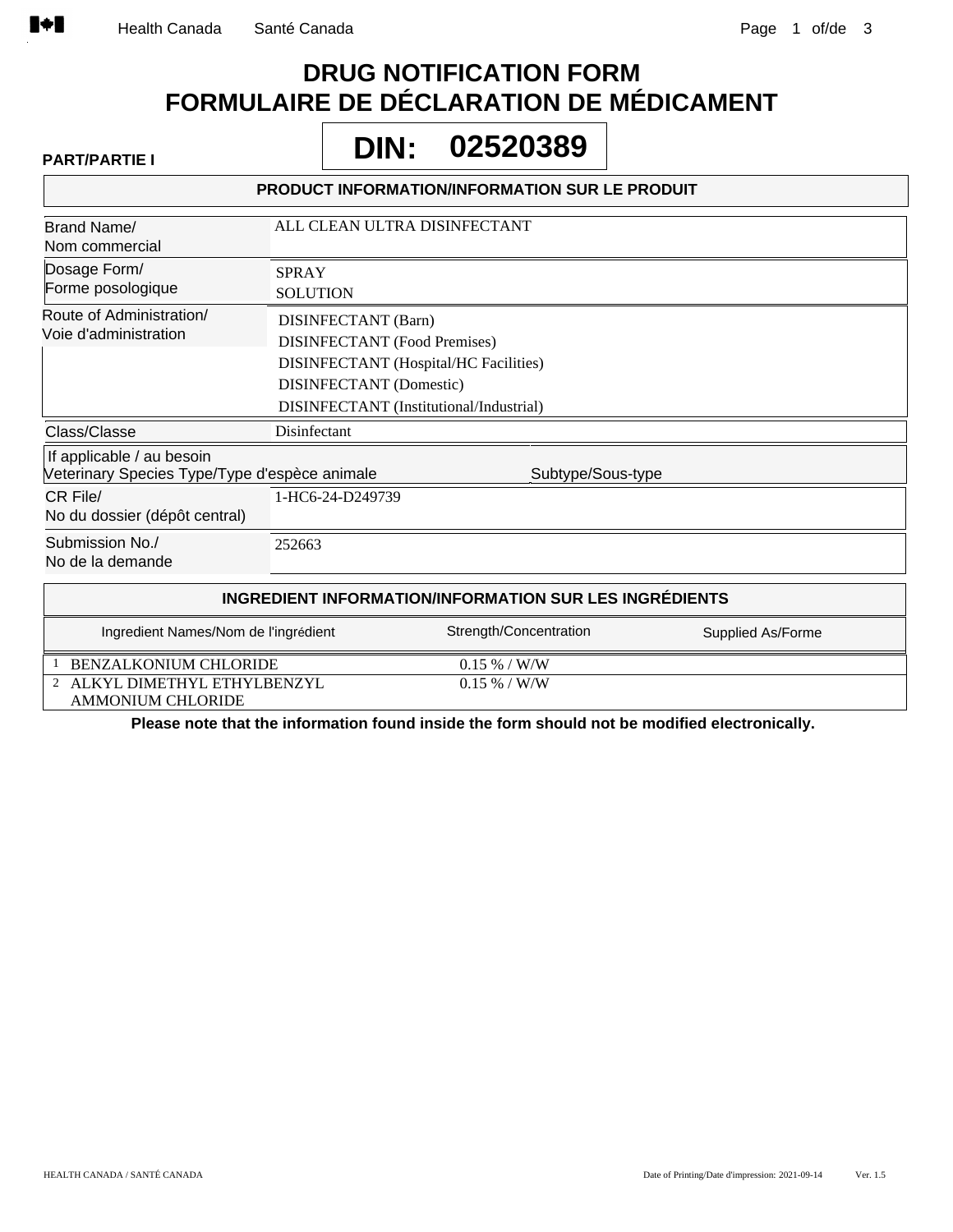# **DRUG NOTIFICATION FORM FORMULAIRE DE DÉCLARATION DE MÉDICAMENT**

# **02520389 DIN:**

#### **COMPANY INFORMATION/INFORMATION SUR L'ENTREPRISE**

| A <sub>1</sub><br><b>DIN HOLDER</b>                             |                                                                           |
|-----------------------------------------------------------------|---------------------------------------------------------------------------|
| Company Name/<br>ALL CLEAN NATURAL LTD.<br>Nom de l'entreprise: |                                                                           |
| Street/Rue: 5310 1ST STREET SOUTHWEST                           | Suite:                                                                    |
| City/Ville: CALGARY                                             | Province: ALBERTA                                                         |
| Country/Pavs: CANADA                                            | P.O. Box/Casier postal:<br>Postal Code/Code Postal: T2H 0C8               |
| Contact/Responsable: RAHIM LALANI, VICE PRESIDENT               |                                                                           |
| Tel/Tél: 403-462-8050<br>Fax:                                   |                                                                           |
| rahim@allcleannatural.ca<br>E-mail/Adresse électronique:        |                                                                           |
| Address Designation/Indicatif de station:                       | $X$ Billing/Facturation<br>X Notification/Déclaration<br>⊠Mailing/Courier |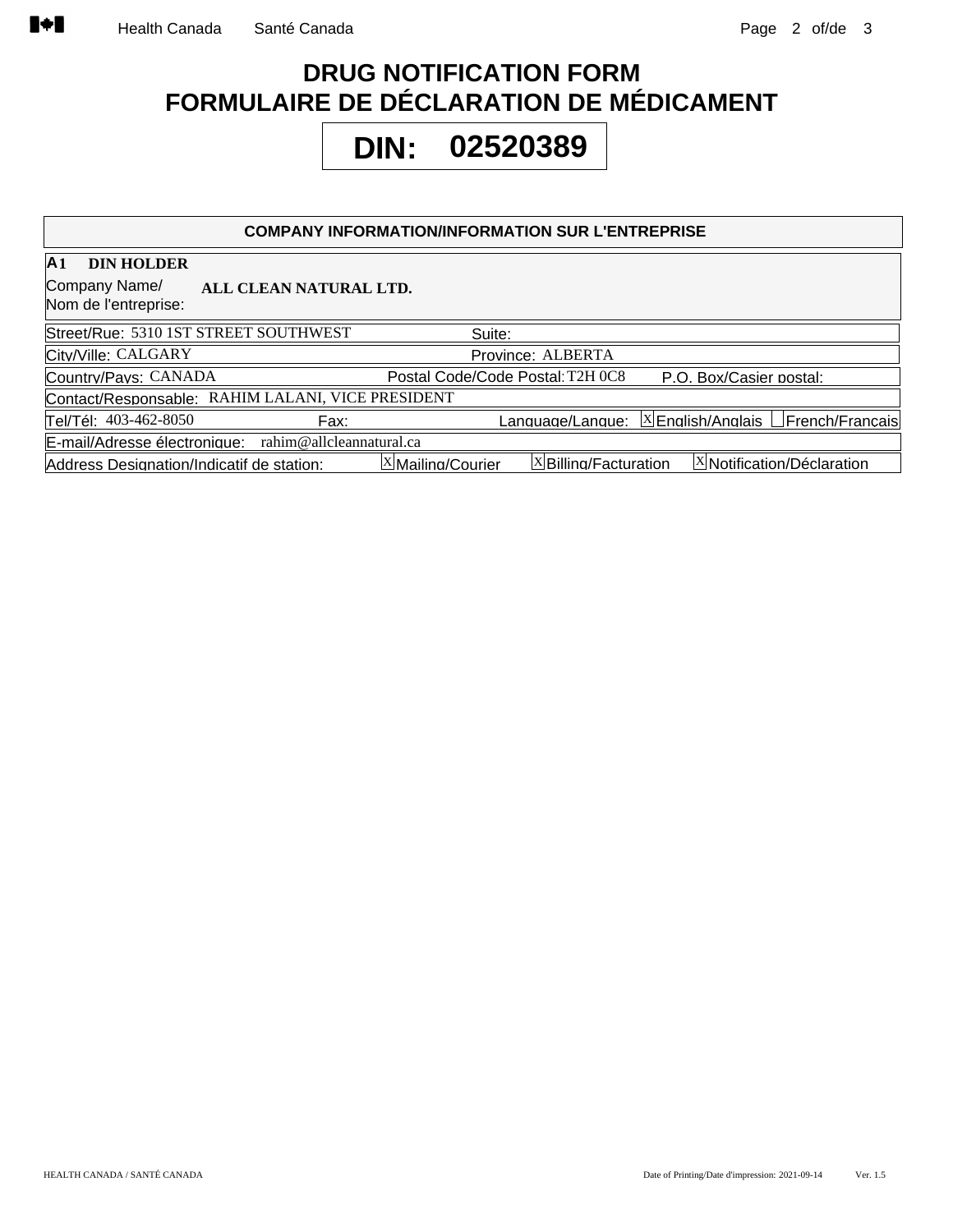# **DRUG NOTIFICATION FORM FORMULAIRE DE DÉCLARATION DE MÉDICAMENT**

#### **02520389 DIN:**

#### **PART/PARTIE II**

|                       |                |             | NOTIFIED INFORMATION/INFORMATION FACULTATIVE                            |
|-----------------------|----------------|-------------|-------------------------------------------------------------------------|
|                       |                |             | Packaging Information/Information sur l'emballage                       |
| Quantity/<br>Quantité | Unit/<br>Unité | <b>Type</b> | Additional Product Information/Information additionnelle sur le produit |
|                       |                |             |                                                                         |
|                       |                |             |                                                                         |
|                       |                |             |                                                                         |
|                       |                |             |                                                                         |
|                       |                |             |                                                                         |
|                       |                |             |                                                                         |
|                       |                |             |                                                                         |
|                       |                |             |                                                                         |
|                       |                |             |                                                                         |
|                       |                |             |                                                                         |

#### **REQUIRED INFORMATION / INFORMATION OBLIGATOIRE**

| Date first sold in Canada or date sales resumed/              | М |  |
|---------------------------------------------------------------|---|--|
| Date d'introduction ou réintroduction sur le marché canadien? |   |  |

**When completed this form constitutes your drug notification. Retain a copy for your records, and submit this form within 30 days after date of first sale.**

**Une fois remplie, cette formule constitue votre déclaration de médicament. Vous devez en conserver une copie pour vos dossiers et retourner l'autre copie dans les 30 jours suivant la date de la première vente.**

| Name of Authorized Signing Offical/<br>Nom du signataire autorisé | <b>Title/Titre</b> | <b>Signature</b> | D/J | Date<br>M | Y/A |
|-------------------------------------------------------------------|--------------------|------------------|-----|-----------|-----|
|                                                                   |                    |                  |     |           |     |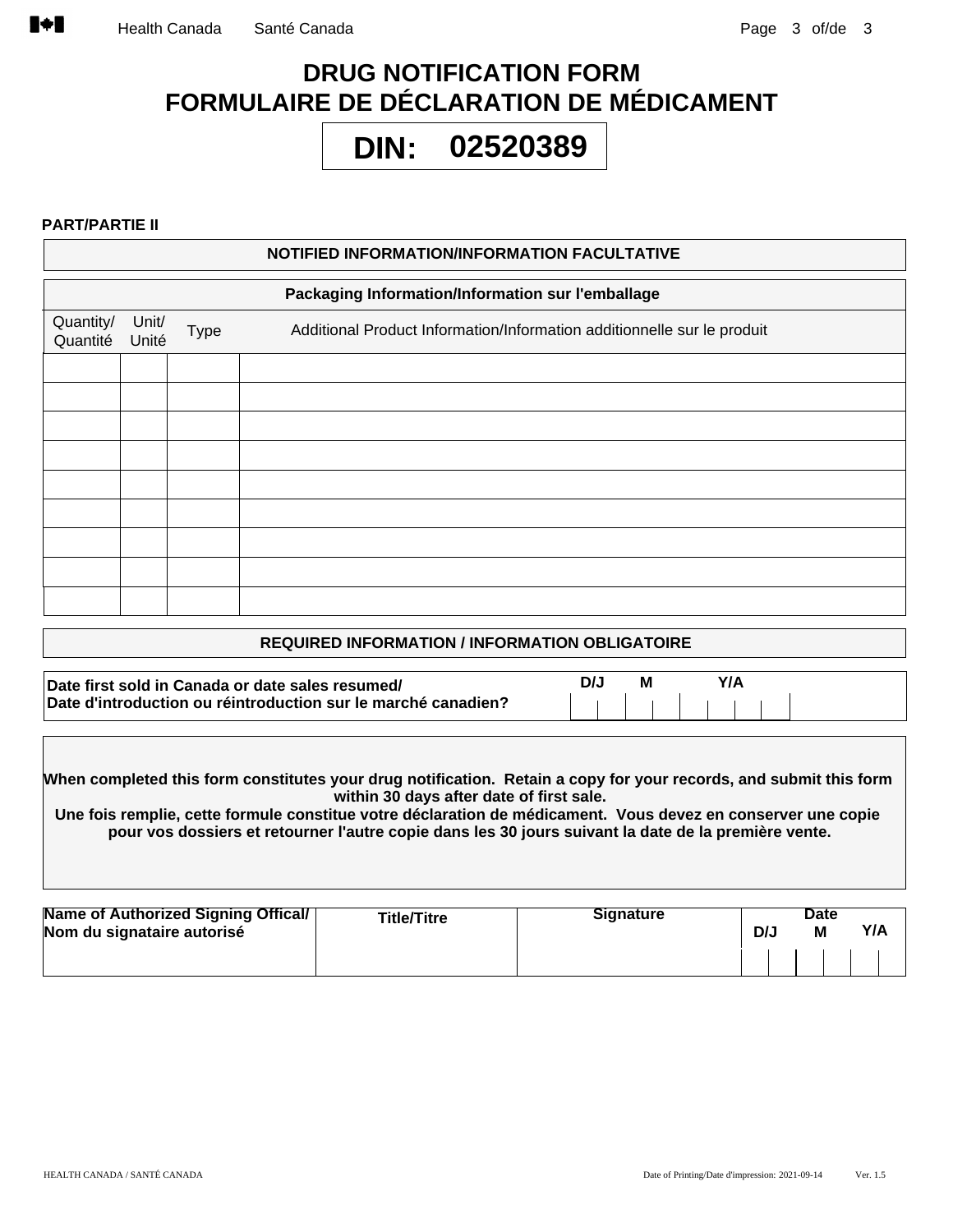

### **1. IDENTIFICATION OF THE SUBSTANCE OR PREPARATION AND OF THE COMPANY**

| <b>Identification of Preparation:</b>                      | All Clean Ultra Disinfectant Spray                                                             |
|------------------------------------------------------------|------------------------------------------------------------------------------------------------|
| Date of Safety Data Sheet:                                 | November 25, 2021                                                                              |
| Use of Preparation:                                        | Disinfectant Spray                                                                             |
| <b>Company Identification:</b>                             | ALL CLEAN NATURAL LTD.<br>5310 FIRST STREET SW.<br>Calgary, AB T2H 0C8<br>OFFICE: 403-455-9959 |
| <b>Company Emergency Telephone</b><br><b>Number</b>        | Emergency Phone: 403-455-9959                                                                  |
| <b>Transportation Emergency</b><br><b>Telephone Number</b> | CANUTEC 613-996-6666 or *666 for cell phone                                                    |

#### **2. HAZARD IDENTIFICATION**

| <b>Physical hazards</b>                             | Skin corrosion/irritation                                                                                                                                                                        | Category 1 subcategory C                                                                                                                               |  |
|-----------------------------------------------------|--------------------------------------------------------------------------------------------------------------------------------------------------------------------------------------------------|--------------------------------------------------------------------------------------------------------------------------------------------------------|--|
| <b>Health hazards</b>                               | Serious eye damage/eye irritation                                                                                                                                                                | Category 1                                                                                                                                             |  |
| <b>Environmental hazards</b>                        | Hazardous to the aquatic<br>environment, acute hazard                                                                                                                                            | Category 2                                                                                                                                             |  |
|                                                     | Hazardous to the aquatic<br>environment, long-term hazard                                                                                                                                        | Category 3                                                                                                                                             |  |
| <b>OSHA defined hazards</b>                         | Not classified                                                                                                                                                                                   |                                                                                                                                                        |  |
| Label elements                                      |                                                                                                                                                                                                  |                                                                                                                                                        |  |
| Hazard symbol                                       | None                                                                                                                                                                                             |                                                                                                                                                        |  |
| <b>Hazard statement</b>                             | Causes skin burns and eye damage.                                                                                                                                                                |                                                                                                                                                        |  |
| <b>Precautionary statement</b><br><b>Prevention</b> | Do not breathe dust/fume/gas/mist/vapors/spray.<br>Wash face, hands and any exposed skin thoroughly after handling                                                                               |                                                                                                                                                        |  |
|                                                     | Wear protective clothing/gloves/eye protection/face protection.                                                                                                                                  |                                                                                                                                                        |  |
| <b>Response</b>                                     | If in eyes: Rinse cautiously with water for several minutes. Remove<br>contact lenses, if present and easy to do. Continue rinsing. If eye irritation<br>persists: Get medical advice/attention. |                                                                                                                                                        |  |
|                                                     |                                                                                                                                                                                                  | If on skin (or hair): remove/take off immediately all contaminated clothing.<br>Rinse skin with water/shower. Wash contaminated clothing before reuse. |  |
| <b>Storage</b>                                      | If inhaled: Remove victim to fresh air and keep at rest in a position<br>comfortable for breathing.                                                                                              |                                                                                                                                                        |  |
| Date: May 27,2021                                   | Immediately call a poison control center or doctor/physcian.                                                                                                                                     |                                                                                                                                                        |  |
|                                                     | If swallowed: Rinse mouth. do NOT induce vomiting.                                                                                                                                               |                                                                                                                                                        |  |
|                                                     | SDS: ALL CLEAN ULTRA DISINFECTANT SPRAY Page 1 of 10                                                                                                                                             |                                                                                                                                                        |  |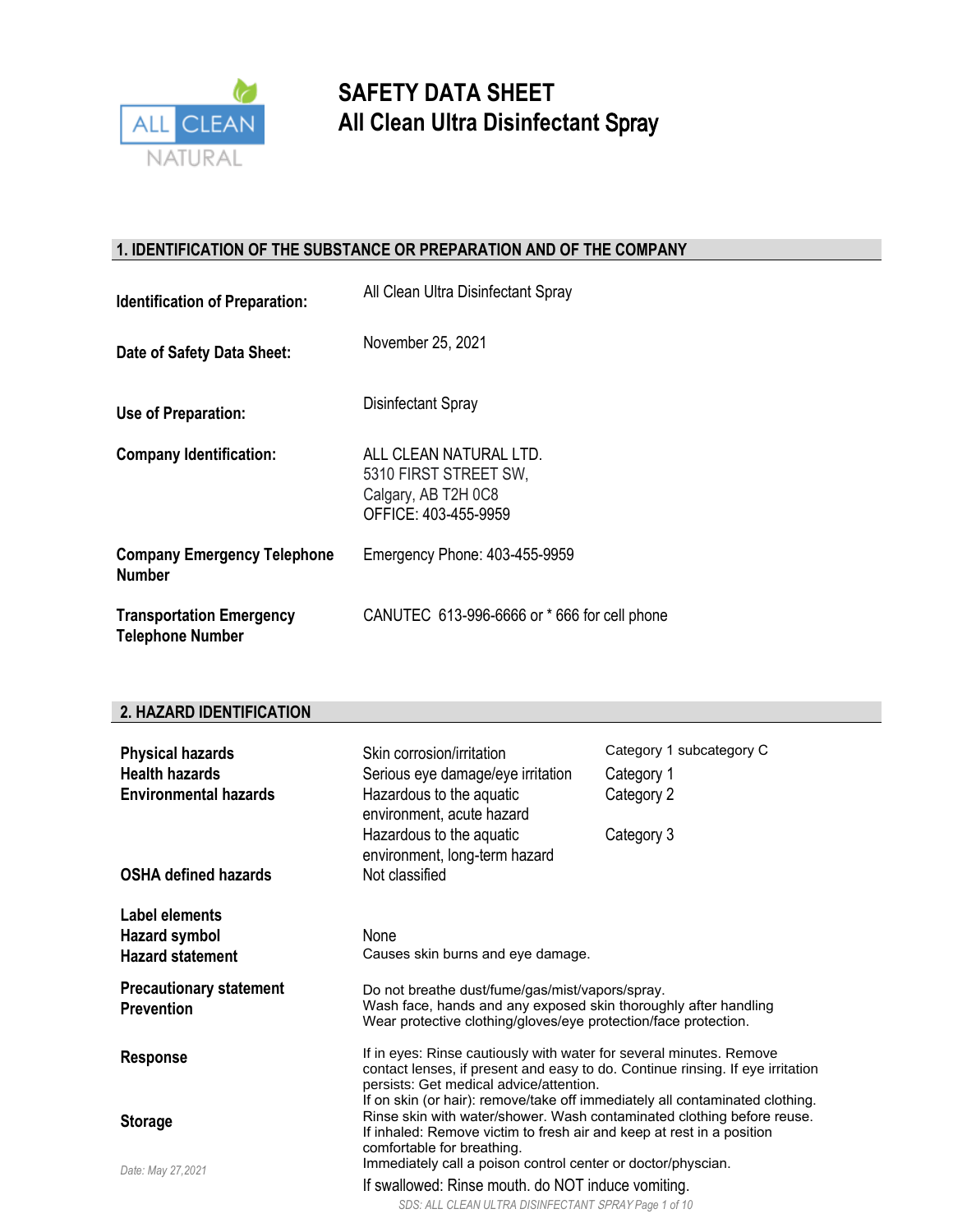

| <b>Disposal</b>                               | Dispose of contents/container in accordance with<br>local/regional/national/international regulations. |
|-----------------------------------------------|--------------------------------------------------------------------------------------------------------|
| Hazard (s) not otherwise<br>classified (HNOC) | None known.                                                                                            |
| <b>Supplemental information</b>               | None.                                                                                                  |

### **3. COMPOSITION/INFORMATION ON INGREDIENTS**

**Chemical Description:** Chemical Blend

| Ingredient                                                                                   | Common<br>name and<br>synonyms | CAS#       | $%$ by<br>Wt |
|----------------------------------------------------------------------------------------------|--------------------------------|------------|--------------|
|                                                                                              |                                |            |              |
| Alkyl (68% C12, 32% C14) dimethyl<br>ethylbenzyl ammonium chloride<br>(Alternate 68956-79-6) |                                | 85409-23-0 | < 0.2        |
| Alkyl dimethyl benzyl ammonium<br>chloride (C12-18)                                          |                                | 68391-01-5 | < 0.2        |
| Other components below reportable<br>levels                                                  |                                |            | 90-100       |

| <b>4. FIRST AID MEASURES</b>                                                 |                                                                                                                                                                                                          |
|------------------------------------------------------------------------------|----------------------------------------------------------------------------------------------------------------------------------------------------------------------------------------------------------|
| Inhalation:                                                                  | Move to fresh air. Call a physician if symptoms develop or persist.                                                                                                                                      |
| <b>Skin Contact:</b>                                                         | Wash off with soap and water. Get medical attention if irritation develops and<br>persists.                                                                                                              |
| Eye contact:                                                                 | Immediately flush eyes with plenty of water for at least 15 minutes. Remove<br>contact lenses, if present and easy to do. Continue rinsing. If eye irritation persists:<br>Get medical advice/attention. |
| Ingestion:                                                                   | Rinse mouth. Get medical attention if symptoms occur.                                                                                                                                                    |
| Most important symptoms/effects,<br>acute and delayed                        | Exposed individuals may experience eye tearing, redness, and discomfort.                                                                                                                                 |
| Indication of immediate medical<br>attention and special treatment<br>needed | If the product is ingested, probable mucosal damage may contraindicate the use<br>of gastric lavage. Treat the affected person appropriately.                                                            |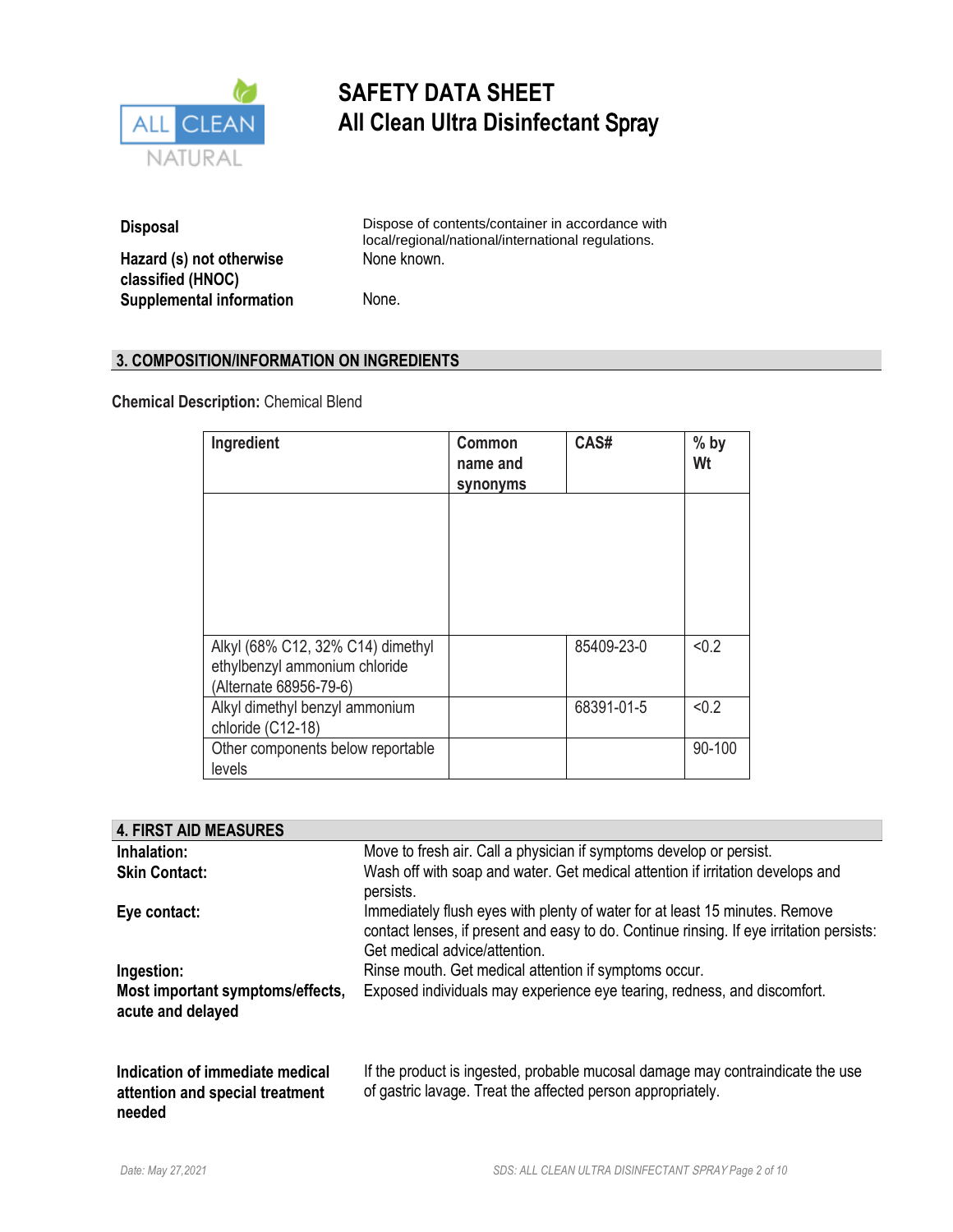

| <b>General information</b>                                                                                                                              | Ensure that medical personnel are aware of the material(s) involved and take<br>precautions to protect themselves.                                                                                                                                                         |
|---------------------------------------------------------------------------------------------------------------------------------------------------------|----------------------------------------------------------------------------------------------------------------------------------------------------------------------------------------------------------------------------------------------------------------------------|
| <b>5. FIRE FIGHTING MEASURES</b>                                                                                                                        |                                                                                                                                                                                                                                                                            |
| Suitable extinguishing media                                                                                                                            | Water fog. Foam. Dry chemical powder. Carbon dioxide (CO2).                                                                                                                                                                                                                |
| Special protective equipment and<br>precautions for firefighters<br>Firefighting equipment/<br>instructions / specific hazards<br>arising from chemical | Self-contained breathing apparatus and full protective clothing must be worn in<br>case of fire.<br>In case of fire and/or explosion do not breathe fumes. Move containers from<br>fire area if you can do so without risk. Heating may cause release of hazardous<br>gas. |

### **6. ACCIDENTAL RELEASE MEASURES**

| Personal precautions, protective equipment and<br>emergency procedures. | Use personal protective equipment as required.                                                                                                                |
|-------------------------------------------------------------------------|---------------------------------------------------------------------------------------------------------------------------------------------------------------|
| Methods and material for containment and cleaning up                    | Prevent further leakage or spillage if safe to do so.                                                                                                         |
| Methods for clean-up                                                    | Small spills: Mop up and flush away with water or<br>absorb and incinerate                                                                                    |
|                                                                         | Large spills: Contain spill. Soak up spilled material with<br>inert absorbent material and place in a properly marked<br>closed container for proper disposal |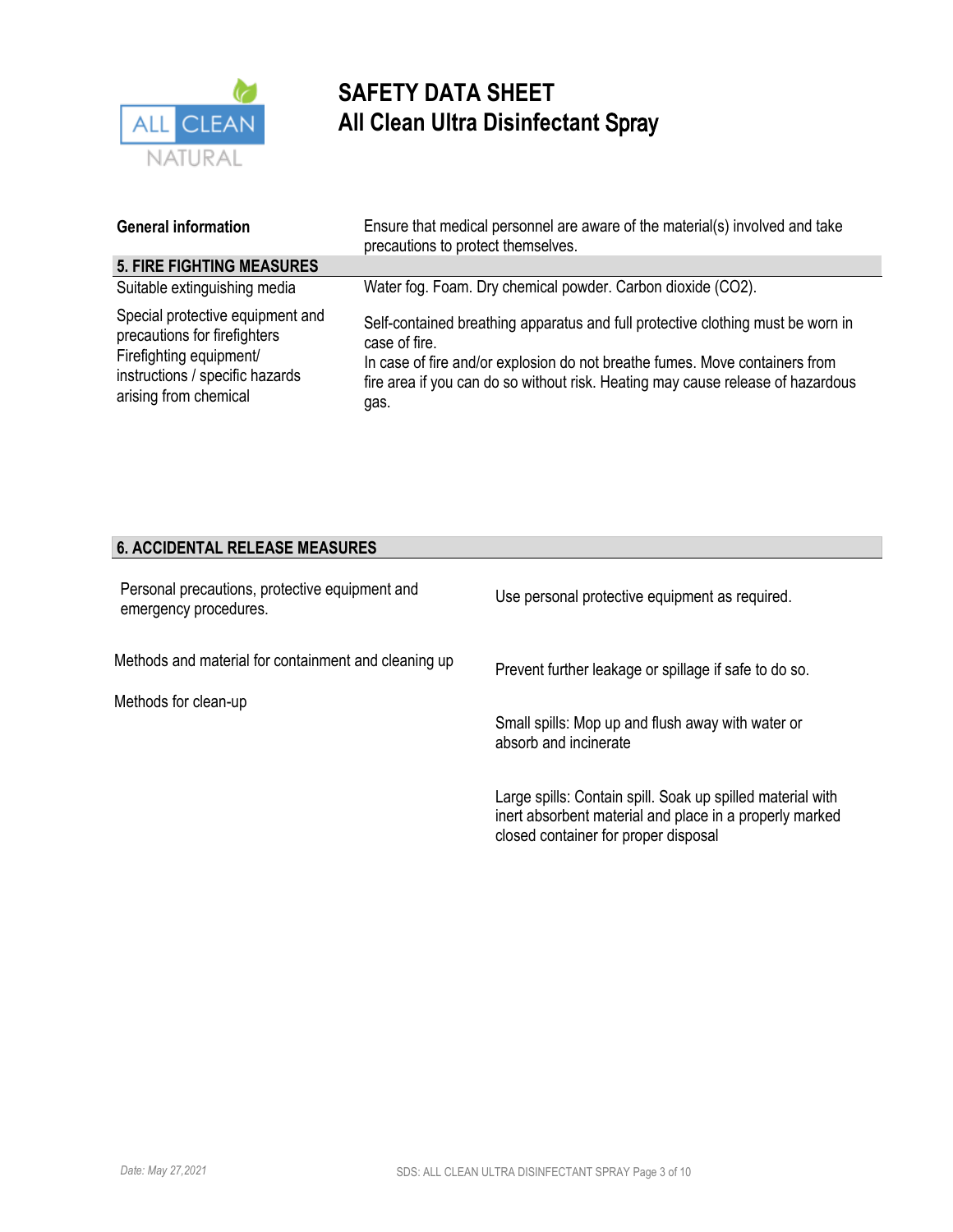

### 7.0 Handling and storage

| Precautions for safe handling                                   | Handle in accordance with good industrial hygiene and<br>safety practice. Do not breathe mist or vapor. Do not get<br>in eyes, on skin or on clothing. Avoid prolonged<br>exposure. Do not taste or swallow.                   |
|-----------------------------------------------------------------|--------------------------------------------------------------------------------------------------------------------------------------------------------------------------------------------------------------------------------|
| Conditions for safe storage, including any<br>incompatibilities | Keep containers tightly closed in a dry, cool and well<br>ventilated space. Do not let containers freeze as they<br>may spill or rupture.<br>Do not mix with oxidizing agents such as bleach, anionic<br>soaps and detergents. |

#### **8. EXPOSURE CONTROLS / PERSONAL PROTECTION**

| <b>Biological limit values</b><br>Appropriate engineering<br>controls | No biological exposure limits noted for the ingredient(s).<br>Good general ventilation (typically 10 air changes per hour) should be used.<br>Ventilation rates should be matched to conditions. If applicable, use process<br>enclosures, local exhaust ventilation, or other engineering controls to maintain<br>airborne levels below recommended exposure limits. If exposure limits have not<br>been established, maintain airborne levels to an acceptable level. Provide<br>eyewash station. |
|-----------------------------------------------------------------------|-----------------------------------------------------------------------------------------------------------------------------------------------------------------------------------------------------------------------------------------------------------------------------------------------------------------------------------------------------------------------------------------------------------------------------------------------------------------------------------------------------|
|                                                                       | Individual protection measures, such as personal protective equipment                                                                                                                                                                                                                                                                                                                                                                                                                               |
| Eye/face protection                                                   | Wear safety glasses with side shields (or goggles).                                                                                                                                                                                                                                                                                                                                                                                                                                                 |
| <b>Skin protection</b>                                                |                                                                                                                                                                                                                                                                                                                                                                                                                                                                                                     |
| <b>Hand protection</b>                                                | Wear protective gloves.                                                                                                                                                                                                                                                                                                                                                                                                                                                                             |
| <b>Other</b>                                                          | Wear suitable protective clothing.                                                                                                                                                                                                                                                                                                                                                                                                                                                                  |
| <b>Respiratory protection</b>                                         | In case of insufficient ventilation, wear suitable respiratory equipment.                                                                                                                                                                                                                                                                                                                                                                                                                           |
| <b>Thermal hazards</b>                                                | Wear appropriate thermal protective clothing, when necessary.                                                                                                                                                                                                                                                                                                                                                                                                                                       |
| <b>General hygiene considerations</b>                                 | Always observe good personal hygiene measures, such as washing after handling<br>the material and before eating, drinking, and/or smoking. Routinely wash work<br>clothing and protective equipment to remove contaminants.                                                                                                                                                                                                                                                                         |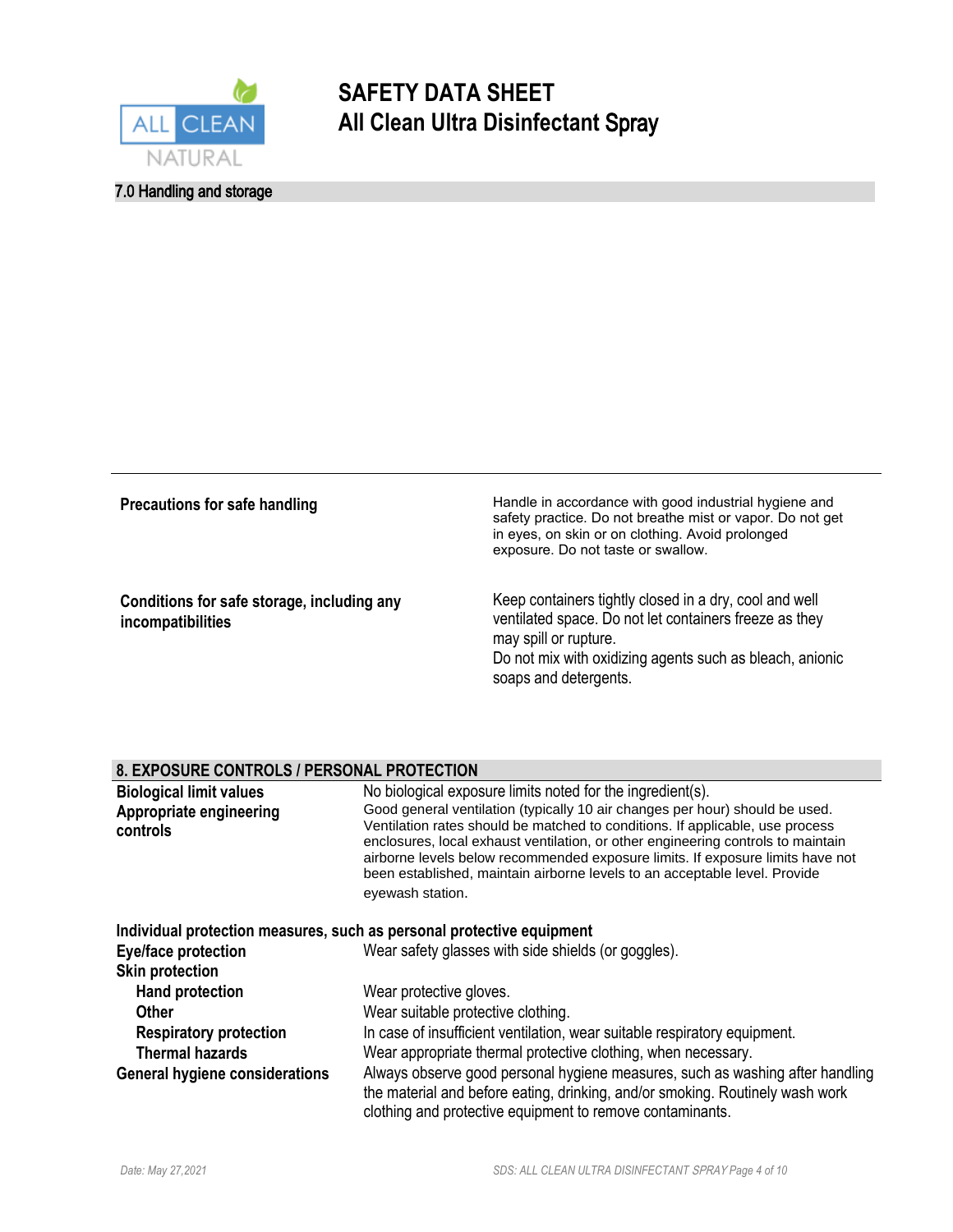

### **9. PHYSICAL AND CHEMICAL PROPERTIES**

| <b>Appearance</b>                                        |                                  |
|----------------------------------------------------------|----------------------------------|
| <b>Physical state</b>                                    | Liquid.                          |
| Form                                                     | Liquid saturated on wipe.        |
| Color                                                    | Not available.                   |
| Odor                                                     | Not available.                   |
| <b>Odor threshold</b>                                    | Not available.                   |
| рH                                                       | $6 - 8$                          |
| Melting point/freezing point                             | Not available.                   |
| Initial boiling point and                                | Not available.                   |
| boiling range                                            |                                  |
| <b>Flash point</b>                                       | $100^{\circ}$ C)                 |
| <b>Evaporation rate</b>                                  | Not available.                   |
| Flammability (solid, gas)                                | Not applicable.                  |
| Upper/lower flammability or explosive limits             |                                  |
| <b>Flammability limit -</b>                              | Not available.                   |
| lower                                                    |                                  |
| (%)                                                      |                                  |
| <b>Flammability limit -</b>                              | Not available.                   |
| upper                                                    |                                  |
| (%)                                                      |                                  |
| <b>Explosive limit - lower</b>                           | Not available.                   |
| (%)                                                      |                                  |
| <b>Explosive limit - upper</b>                           | Not available.                   |
| $(\%)$                                                   |                                  |
| <b>Vapor Pressure</b>                                    | Not available.                   |
| <b>Vapor Density</b>                                     | Not available.                   |
| <b>Relative Density</b>                                  | Not available.                   |
| Solubility(ies)                                          |                                  |
| <b>Solubility (water)</b>                                | Not available.<br>Not available. |
| <b>Auto-ignition temperature</b><br><b>Decomposition</b> | Not available.                   |
| temperature                                              |                                  |
| <b>Viscosity</b>                                         | Not available.                   |
| <b>Other information</b>                                 |                                  |
| <b>Density</b>                                           | 8.37 lbs/gal                     |
| <b>Explosive properties</b>                              | Not explosive                    |
| <b>Oxidizing properties</b>                              | Not oxidizing                    |
|                                                          |                                  |

#### 10. **PHYSICAL AND CHEMICAL PROPERTIES**

| <b>Reactivity</b>                  | The product is stable and non-reactive under normal conditions of use, |  |
|------------------------------------|------------------------------------------------------------------------|--|
|                                    | storage and transport.                                                 |  |
| <b>Chemical stability</b>          | Material is stable under normal conditions.                            |  |
| Possibility of hazardous reactions | No dangerous reaction known under conditions of normal use.            |  |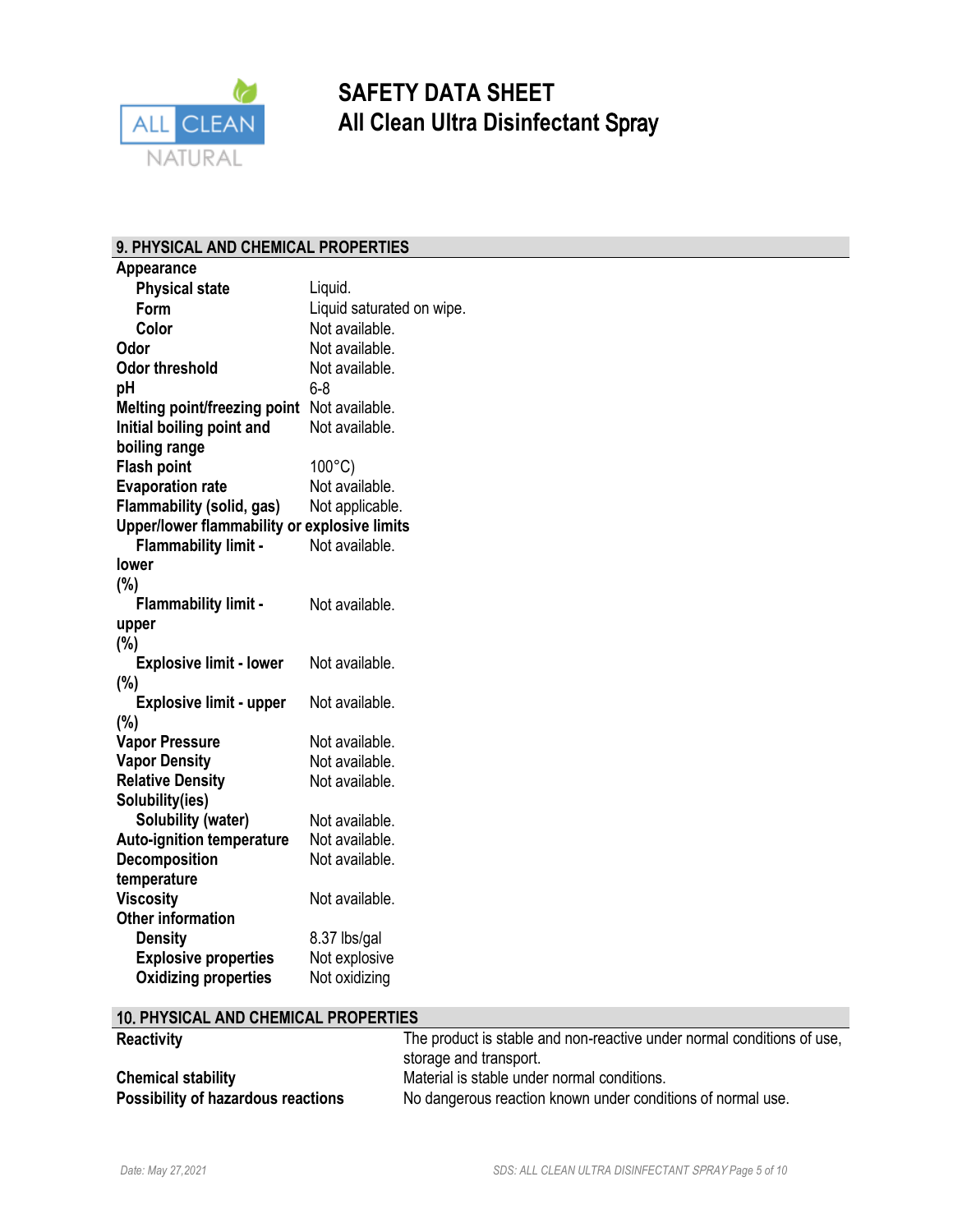

**Conditions to avoid**

**Incompatible materials Hazardous decomposition products**

Reacts violently with strong acids. This product may react with oxidizing agents. Do not mix with other chemicals. Contact with incompatible materials. Acids. Oxidizing agents.

Upon decomposition, this product may yield oxides of nitrogen and ammonia, carbon dioxide, carbon monoxide and other low molecular weight hydrocarbons.

### **11. TOXICOLOGICAL INFORMATION**

| Information on likely routes of exposure<br>Inhalation<br>Skin contact<br>Eye contact<br>Ingestion<br>Symptoms related to the                                                                                                           | Prolonged inhalation may be harmful.<br>Causes mild skin irritation<br>Causes eye irritation.<br>Expected to be a low ingestion hazard.                                          |  |  |
|-----------------------------------------------------------------------------------------------------------------------------------------------------------------------------------------------------------------------------------------|----------------------------------------------------------------------------------------------------------------------------------------------------------------------------------|--|--|
| physical, chemical and<br>toxicological characteristics<br>Information on toxicological effects                                                                                                                                         | Exposed individuals may experience eye tearing, redness, and<br>discomfort.                                                                                                      |  |  |
| <b>Acute toxicity</b><br><b>Skin corrosion/irritation</b>                                                                                                                                                                               | Not available.<br>Causes mild skin irritation.                                                                                                                                   |  |  |
| Serious eye damage/eye irritation<br>Respiratory or skin sensitization<br><b>Respiratory sensitization</b>                                                                                                                              | Causes eye irritation.<br>Not available                                                                                                                                          |  |  |
| <b>Skin sensitization</b><br><b>Germ cell mutagenicity</b>                                                                                                                                                                              | This product is not expected to cause skin sensitization.<br>No data available to indicate product or any components present<br>at greater than 0.1% are mutagenic or genotoxic. |  |  |
| Carcinogenicity                                                                                                                                                                                                                         | This product is not considered to be a carcinogen by IARC,<br>ACGIH, NTP, or OSHA.                                                                                               |  |  |
| IARC Monographs. Overall Evaluation of Carcinogenicity<br>Not listed.<br>OSHA Specifically Regulated Substances (29 CFR 1910.1001-1052)<br>Not regulated.<br>US. National Toxicology Program (NTP) Report on Carcinogens<br>Not listed. |                                                                                                                                                                                  |  |  |
| <b>Reproductive Toxicity</b>                                                                                                                                                                                                            | This product is not expected to cause reproductive or<br>developmental effects.                                                                                                  |  |  |
| Specific target organ toxicity - single exposure                                                                                                                                                                                        | Not applicable.                                                                                                                                                                  |  |  |
| Specific target organ toxicity -<br>repeated exposure                                                                                                                                                                                   | Not applicable.                                                                                                                                                                  |  |  |
| <b>Aspiration hazard</b>                                                                                                                                                                                                                | Not applicable.                                                                                                                                                                  |  |  |

### **12. ECOLOGICAL INFORMATION**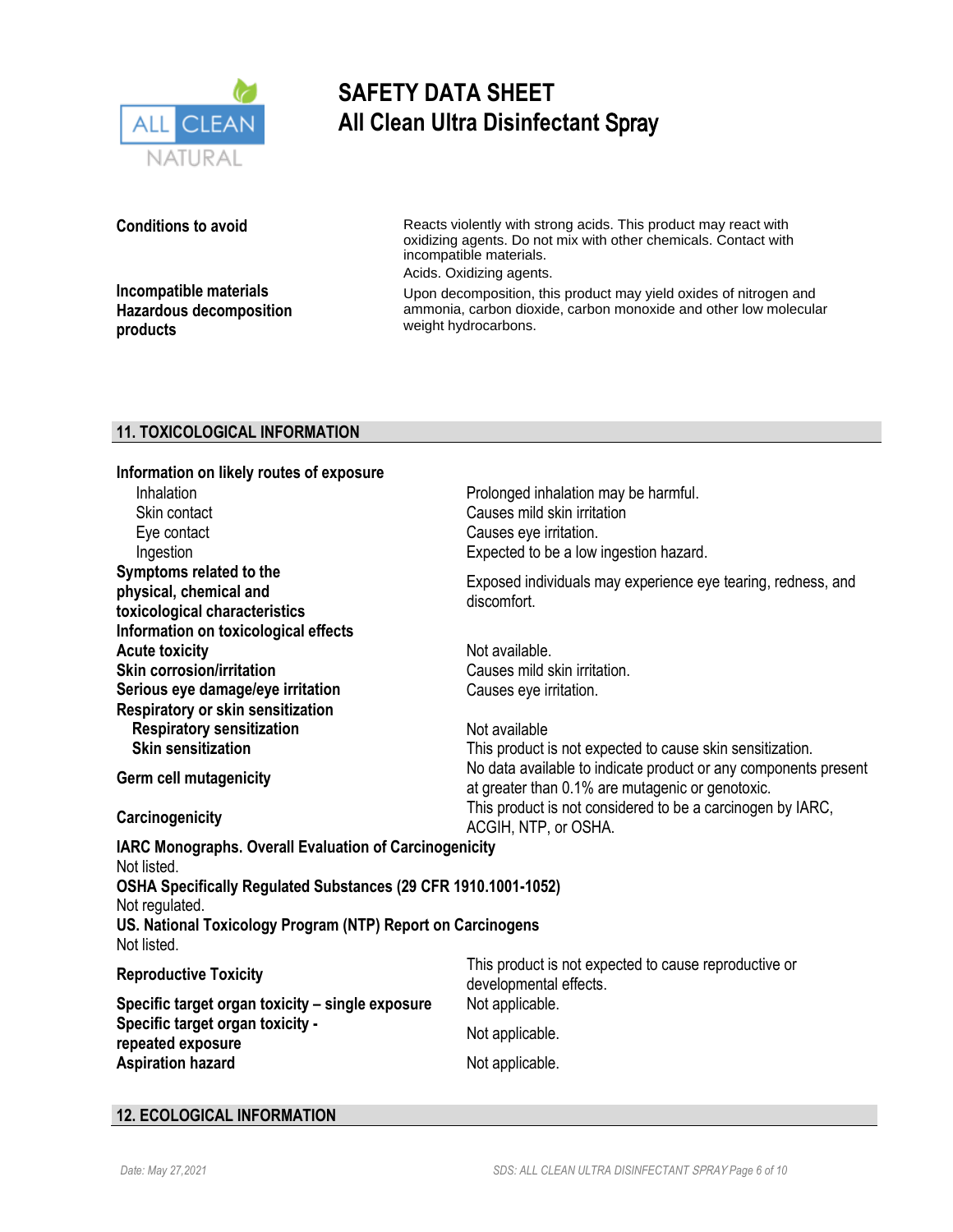

| <b>Ecotoxicity</b>                   | Not determined.                                                                                                                                                                               |  |  |
|--------------------------------------|-----------------------------------------------------------------------------------------------------------------------------------------------------------------------------------------------|--|--|
| <b>Persistence and degradability</b> | No data is available on the degradability of this product                                                                                                                                     |  |  |
| <b>Bioaccumulative potential</b>     |                                                                                                                                                                                               |  |  |
| <b>Mobility in soil</b>              | No data available.                                                                                                                                                                            |  |  |
| Other adverse effects                | No other adverse environmental effects (e.g. ozone depletion, photochemical<br>ozone creation potential, endocrine disruption, global warming potential) are<br>expected from this component. |  |  |
| 13. DISPOSAL                         |                                                                                                                                                                                               |  |  |
| <b>Disposal Instructions:</b>        | Dispose of contents/container in accordance with                                                                                                                                              |  |  |
|                                      | local/regional/national/international regulations.                                                                                                                                            |  |  |
| Hazardous waste code:                | The waste code should be assigned in discussion between the user, the<br>producer and the waste disposal company.                                                                             |  |  |
| Maata fuam waaldu aa Lumuaad         | Dispose of in accordance with local regulations. Empty containers or liners                                                                                                                   |  |  |

**Waste from residues / unused products**

**Contaminated packaging**

### **14. TRANSPORTATION INFORMATION**

#### **General**

[For information purposes only: Note - Shipper/offeror is responsible for confirming appropriate proper shipping name, hazard classification(s), packing group, marking, labeling, placarding, packaging, and other regulatory requirements applicable to packages offered for transport. These requirements may vary depending on the quantity of material, packaging, mode of transportation, and carrier. ]

**Dot UN number** NA1903 **UN proper shipping name** Disinfectant liquid corrosive N.O.S. (Quaternary ammonium compounds ) **Transport hazard Class(es)**  Subsidiary risk – 8 Parking group III

**Transport in bulk according to Annex II in MARPOL 73/78 and IBC Code** Not established.

may retain some product residues. This material and its container must be

Empty containers should be taken to an approved waste handling site for recycling or disposal. Since emptied containers may retain product residue,

disposed of in a safe manner (see: Disposal instructions).

follow label warnings even after container is emptied.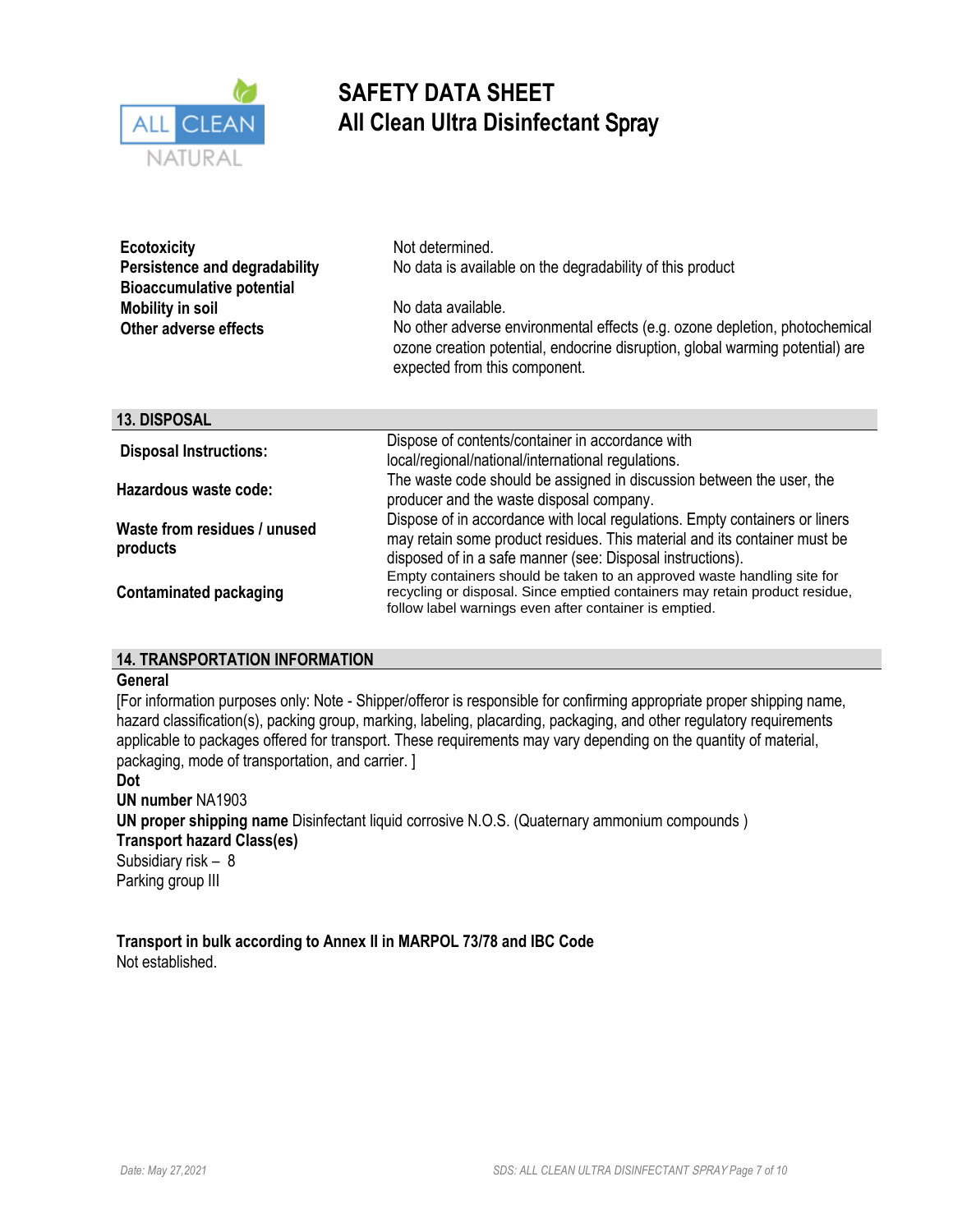

### **15. REGULATORY INFORMATION**

| <b>US federal regulations</b>                               | This product is a "Hazardous Chemical" as<br>defined by the OSHA Hazard Communication<br>Standard, 29 CFR 1910.1200.                                                                                                                                                                                                                                                                                                                                          |
|-------------------------------------------------------------|---------------------------------------------------------------------------------------------------------------------------------------------------------------------------------------------------------------------------------------------------------------------------------------------------------------------------------------------------------------------------------------------------------------------------------------------------------------|
| <b>Toxic Substances Control Act (TSCA)</b>                  |                                                                                                                                                                                                                                                                                                                                                                                                                                                               |
| TSCA Section 12(b) Export Notification (40 CFR 707,         | Listed                                                                                                                                                                                                                                                                                                                                                                                                                                                        |
| Subpt. D)                                                   |                                                                                                                                                                                                                                                                                                                                                                                                                                                               |
| <b>CERCLA Hazardous Substance List (40 CFR 302.4)</b>       | Not listed.                                                                                                                                                                                                                                                                                                                                                                                                                                                   |
| <b>SARA 304 Emergency release notification</b>              | Not regulated.                                                                                                                                                                                                                                                                                                                                                                                                                                                |
| <b>OSHA Specifically Regulated Substances (29 CFR</b>       | Not regulated.                                                                                                                                                                                                                                                                                                                                                                                                                                                |
| 1910.1001-1052)                                             |                                                                                                                                                                                                                                                                                                                                                                                                                                                               |
| <b>Superfund Amendments and Reauthorization Act of 1986</b> |                                                                                                                                                                                                                                                                                                                                                                                                                                                               |
| (SARA)                                                      |                                                                                                                                                                                                                                                                                                                                                                                                                                                               |
| <b>SARA 302 Extremely hazardous substance</b>               | Not listed.                                                                                                                                                                                                                                                                                                                                                                                                                                                   |
| SARA 311/312 Hazardous chemical                             | Yes.                                                                                                                                                                                                                                                                                                                                                                                                                                                          |
| <b>Classified hazard categories</b>                         | Corrosive. Serious eye damage or eye irritation                                                                                                                                                                                                                                                                                                                                                                                                               |
| SARA 313 (TRI reporting)                                    | Not regulated.                                                                                                                                                                                                                                                                                                                                                                                                                                                |
| <b>Other federal regulations</b>                            |                                                                                                                                                                                                                                                                                                                                                                                                                                                               |
| Clear Air Act (CAA) Section 112 Hazardous Air               | Not regulated.                                                                                                                                                                                                                                                                                                                                                                                                                                                |
| <b>Pollutants (HAPs) List</b>                               |                                                                                                                                                                                                                                                                                                                                                                                                                                                               |
| Clean Air Act (CAA) Section 112(r) Accidental Release       | Not regulated.                                                                                                                                                                                                                                                                                                                                                                                                                                                |
| Prevention (40 CFR 68.130)                                  |                                                                                                                                                                                                                                                                                                                                                                                                                                                               |
| <b>Safe Drinking Water Act (SDWA)</b>                       | Not regulated.                                                                                                                                                                                                                                                                                                                                                                                                                                                |
| <b>FIFRA Information</b>                                    | This chemical is a pesticide product registered by<br>the Environmental Protection Agency and is<br>subject to certain labeling requirements under<br>federal pesticide law. These requirements differ<br>from the classification criteria and hazard<br>information required for safety data sheets, and<br>for workplace labels of non-pesticide chemicals.<br>Following is the hazard information as required on<br>the pesticide label:<br><b>CAUTION</b> |
| <b>Signal Word</b>                                          |                                                                                                                                                                                                                                                                                                                                                                                                                                                               |
| <b>Hazard statement</b>                                     | Causes moderate eye irritation.                                                                                                                                                                                                                                                                                                                                                                                                                               |
| <b>California Proposition 65</b>                            |                                                                                                                                                                                                                                                                                                                                                                                                                                                               |
| Warning:                                                    |                                                                                                                                                                                                                                                                                                                                                                                                                                                               |
| A                                                           |                                                                                                                                                                                                                                                                                                                                                                                                                                                               |

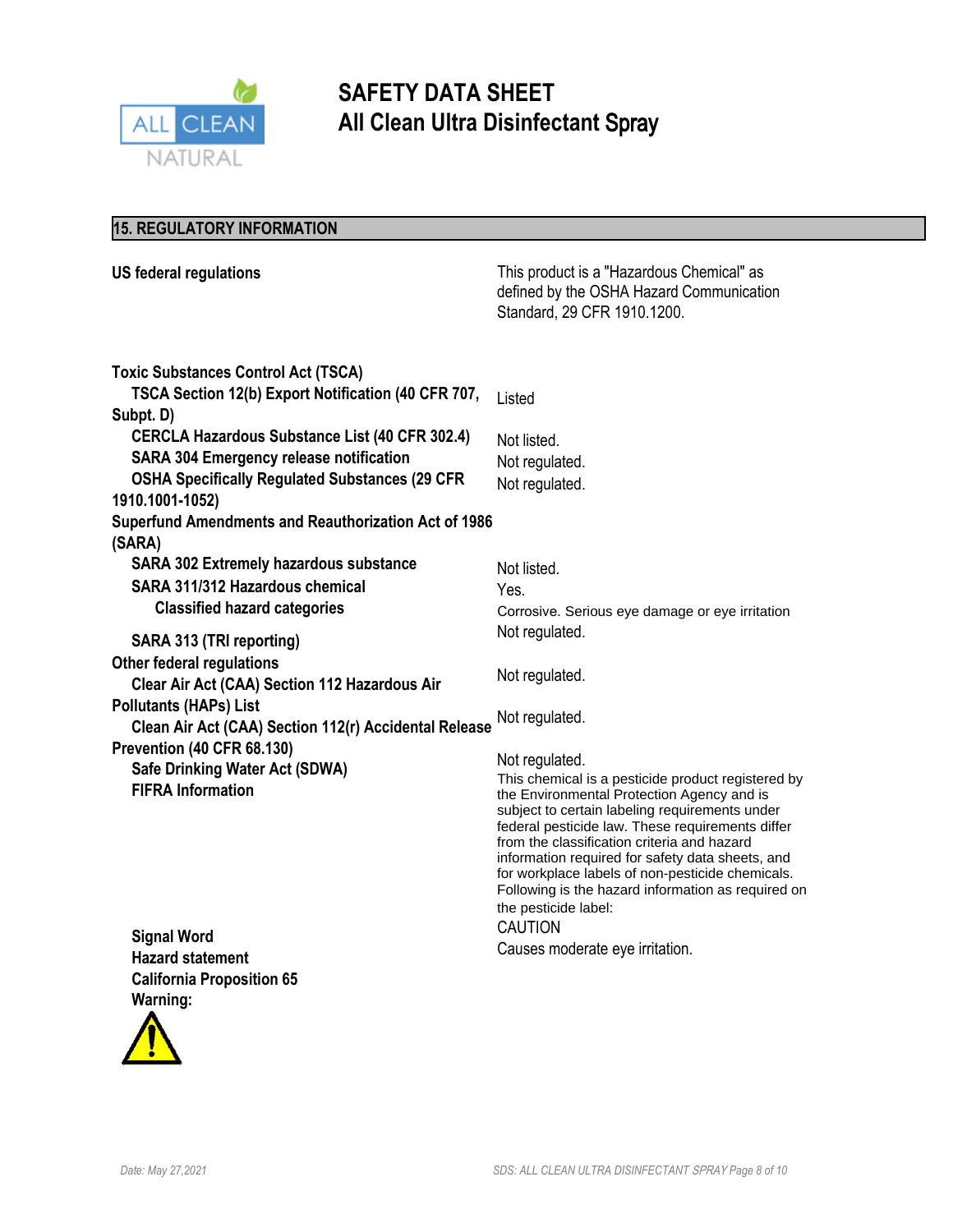

**International Inventories**

# **SAFETY DATA SHEET All Clean Ultra Disinfectant** Spray

| <u>MIGHANOHALIIVEIKUNGS</u> |                                                                                     |                        |
|-----------------------------|-------------------------------------------------------------------------------------|------------------------|
| Country (s) or region       | Inventory name                                                                      | On inventory (yes/no)* |
| Australia                   | Australian Inventory of Chemical<br>Substances (AICS)                               | No                     |
| Canada                      | Domestic Substances List (DSL)                                                      | No                     |
| Canada                      | Non-Domestic Substances List<br>(NDSL)                                              | No                     |
| China                       | Inventory of Existing Chemical<br>Substances in China (IECSC)                       | No                     |
| Europe                      | European Inventory of Existing<br><b>Commercial Chemical Substances</b><br>(EINECS) | No                     |
| Europe                      | European List of Notified Chemical<br>Substances (ELINCS)                           | No                     |
| Japan                       | Inventory of Existing and New<br><b>Chemical Substances (ENCS)</b>                  | No                     |
| Korea                       | Existing Chemicals List (ECL)                                                       | No                     |
| New Zealand                 | New Zealand Inventory (NZIoC)                                                       | No                     |
| Philippines                 | Philippine Inventory of Chemicals<br>and Chemical Substance (PICCS)                 | No                     |
| Taiwan                      | Taiwan Inventory (TCSI)                                                             | No                     |
| United States & Puerto Rico | <b>Toxic Substances Control Act</b><br>(TSCA) Inventory                             | No                     |

\*A "Yes" indicates that all components of this product comply with the inventory requirements administered by the governing country(s)

A "No" indicates that one or more components of the product are not listed or exempt from listing on the inventory administered by the governing country (s).

**16. OTHER INFORMATION**

**Prepared Date:** November 2, 2021 **Disclaimer:** 

The manufacturer warrants that this product conforms to its standard specification when used according to direction. To the best of our knowledge the information contained herein is accurate. However, we do not assume accuracy or completeness of the information contained herein.